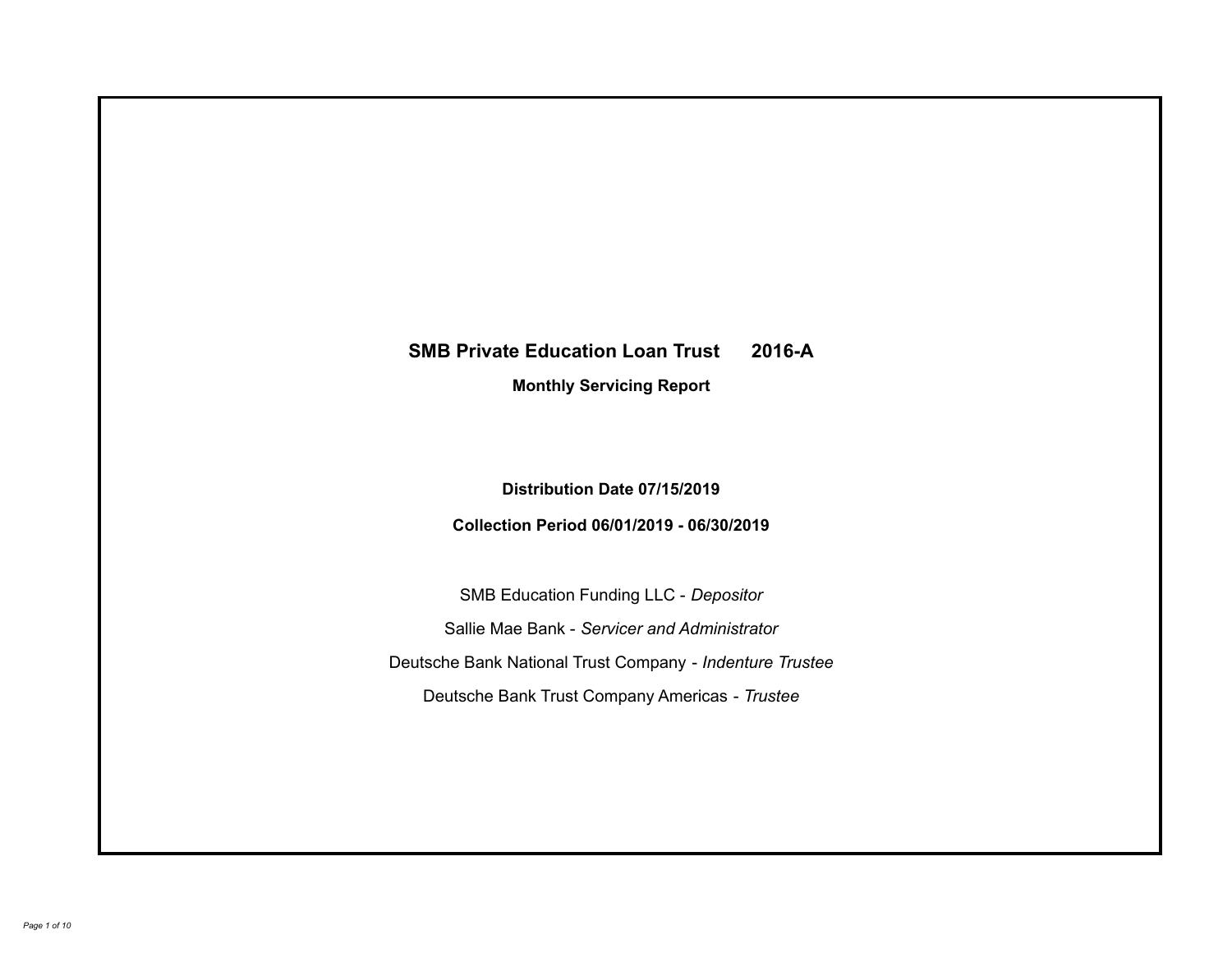| A           | <b>Student Loan Portfolio Characteristics</b>                  | <b>Settlement Date</b><br>05/26/2016 | 05/31/2019           | 06/30/2019           |
|-------------|----------------------------------------------------------------|--------------------------------------|----------------------|----------------------|
|             | <b>Principal Balance</b>                                       | \$585,861,635.84                     | \$392,782,313.54     | \$387,930,654.86     |
|             | Interest to be Capitalized Balance                             | 32,367,510.93                        | 22,564,350.12        | 21,368,844.10        |
|             | Pool Balance                                                   | \$618,229,146.77                     | \$415,346,663.66     | \$409,299,498.96     |
|             | Weighted Average Coupon (WAC)                                  |                                      |                      |                      |
|             | WAC1 (Contractual Interest Rate on the Loan)                   | 8.26%                                | 9.50%                | 9.49%                |
|             | WAC2 (Average of Applicable Interest Rate)                     | 8.23%                                | 9.42%                | 9.41%                |
|             | WAC3 (Average of Actual Interest Rate)                         | 8.16%                                | 9.33%                | 9.32%                |
|             | Weighted Average Remaining Term                                | 134.18                               | 125.48               | 125.37               |
|             | Number of Loans                                                | 53,959                               | 36,656               | 36,173               |
|             | Number of Borrowers                                            | 52,283                               | 35,337               | 34,872               |
|             | Pool Factor<br>Since Issued Total Constant Prepayment Rate (1) |                                      | 0.671832873<br>9.52% | 0.662051443<br>9.49% |
|             |                                                                |                                      |                      |                      |
| B           | <b>Debt Securities</b><br>Cusip/Isin                           | 06/17/2019                           |                      | 07/15/2019           |
|             | A <sub>2</sub> A<br>78449FAB7                                  | \$149,096,309.30                     |                      | \$146,474,725.97     |
|             | A2B<br>78449FAC5                                               | \$91,646,355.26                      |                      | \$90,034,923.30      |
|             | 78449FAD3<br>В                                                 | \$50,000,000.00                      |                      | \$50,000,000.00      |
|             |                                                                |                                      |                      |                      |
| $\mathsf C$ | <b>Certificates</b><br><b>Cusip/Isin</b>                       | 06/17/2019                           |                      | 07/15/2019           |
|             | 78449F101<br>Residual                                          | \$100,000.00                         |                      | \$100,000.00         |
|             |                                                                |                                      |                      |                      |
| D           | <b>Account Balances</b>                                        | 06/17/2019                           |                      | 07/15/2019           |
|             | Reserve Account Balance                                        | \$1,557,854.00                       |                      | \$1,557,854.00       |
|             |                                                                |                                      |                      |                      |
| E           | <b>Asset / Liability</b>                                       | 06/17/2019                           |                      | 07/15/2019           |
|             | Overcollateralization Percentage                               | 30.00%                               |                      | 30.00%               |
|             | Specified Overcollateralization Amount                         | \$124,603,999.10                     |                      | \$122,789,849.69     |
|             | Actual Overcollateralization Amount                            | \$124,603,999.10                     |                      | \$122,789,849.69     |

(1) For additional information, see 'Since Issued CPR Methodology' found on page 11 of this report.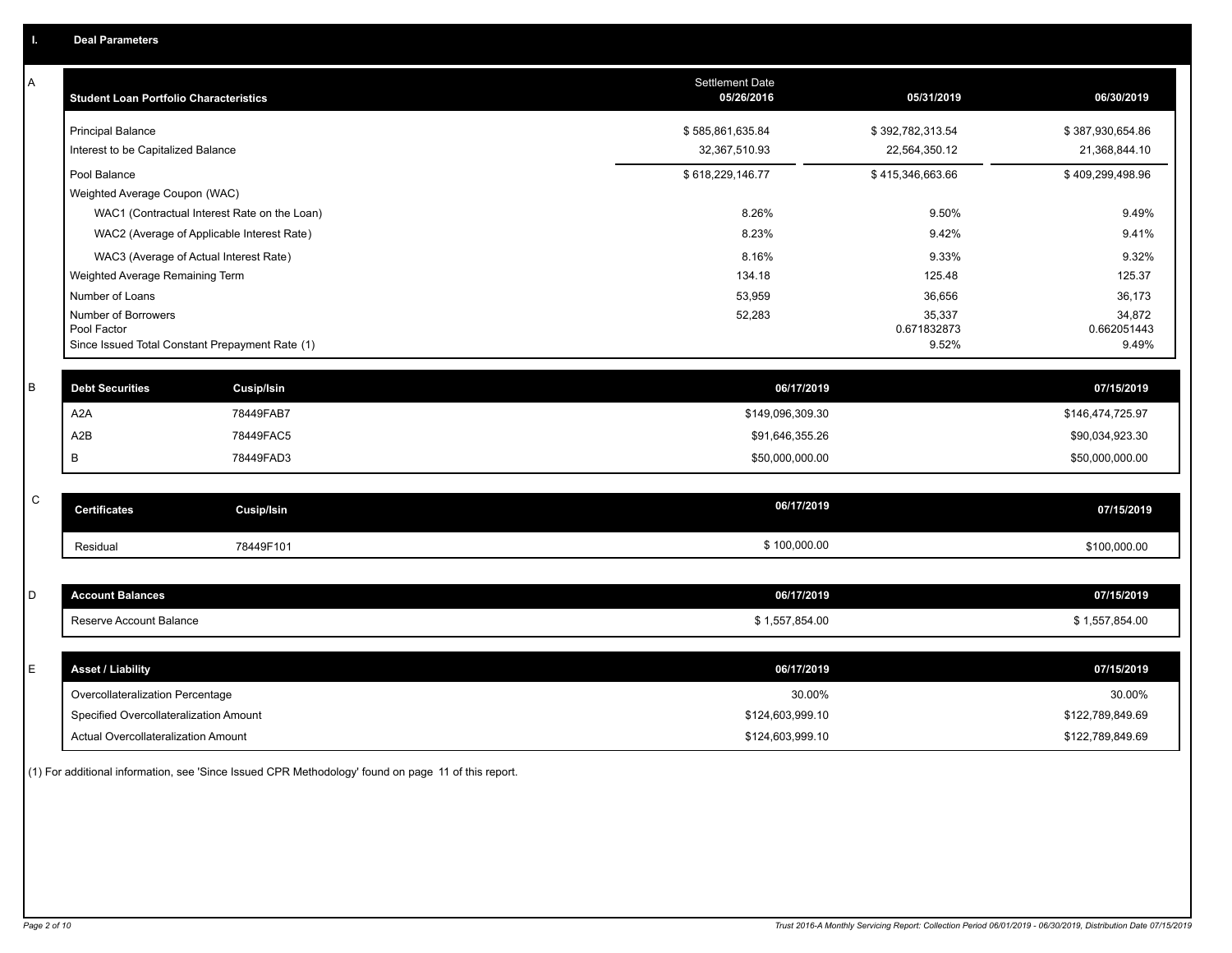## **II. 2016-A Trust Activity 06/01/2019 through 06/30/2019**

| Α | <b>Student Loan Principal Receipts</b>                           |                |  |
|---|------------------------------------------------------------------|----------------|--|
|   | <b>Borrower Principal</b>                                        | 6,106,541.27   |  |
|   | <b>Consolidation Activity Principal</b>                          | 0.00           |  |
|   | Seller Principal Reimbursement                                   | (5,369.45)     |  |
|   | Servicer Principal Reimbursement                                 | 0.00           |  |
|   | Delinquent Principal Purchases by Servicer                       | 0.00           |  |
|   | <b>Other Principal Deposits</b>                                  | 101,367.18     |  |
|   | <b>Total Principal Receipts</b>                                  | \$6,202,539.00 |  |
| B | <b>Student Loan Interest Receipts</b>                            |                |  |
|   | <b>Borrower Interest</b>                                         | 2,151,001.89   |  |
|   | <b>Consolidation Activity Interest</b>                           | 0.00           |  |
|   | Seller Interest Reimbursement                                    | (309.62)       |  |
|   | Servicer Interest Reimbursement                                  | 0.00           |  |
|   | Delinquent Interest Purchases by Servicer                        | 0.00           |  |
|   | Other Interest Deposits                                          | 420.68         |  |
|   | <b>Total Interest Receipts</b>                                   | \$2,151,112.95 |  |
| С | <b>Recoveries on Realized Losses</b>                             | \$54,799.77    |  |
| D | <b>Investment Income</b>                                         | \$19,168.00    |  |
| Е | <b>Funds Borrowed from Next Collection Period</b>                | \$0.00         |  |
| F | <b>Funds Repaid from Prior Collection Period</b>                 | \$0.00         |  |
| G | Loan Sale or Purchase Proceeds                                   | \$0.00         |  |
| H | Initial Deposits to Distribution Account                         | \$0.00         |  |
|   | <b>Excess Transferred from Other Accounts</b>                    | \$0.00         |  |
| J | <b>Borrower Benefit Reimbursements</b>                           | \$0.00         |  |
| Κ | <b>Other Deposits</b>                                            | \$0.00         |  |
| L | <b>Other Fees Collected</b>                                      | \$0.00         |  |
| M | <b>AVAILABLE FUNDS</b>                                           | \$8,427,619.72 |  |
| N | Non-Cash Principal Activity During Collection Period             | \$1,350,880.32 |  |
| O | Aggregate Purchased Amounts by the Depositor, Servicer or Seller | \$43,090.90    |  |
| P | Aggregate Loan Substitutions                                     | \$0.00         |  |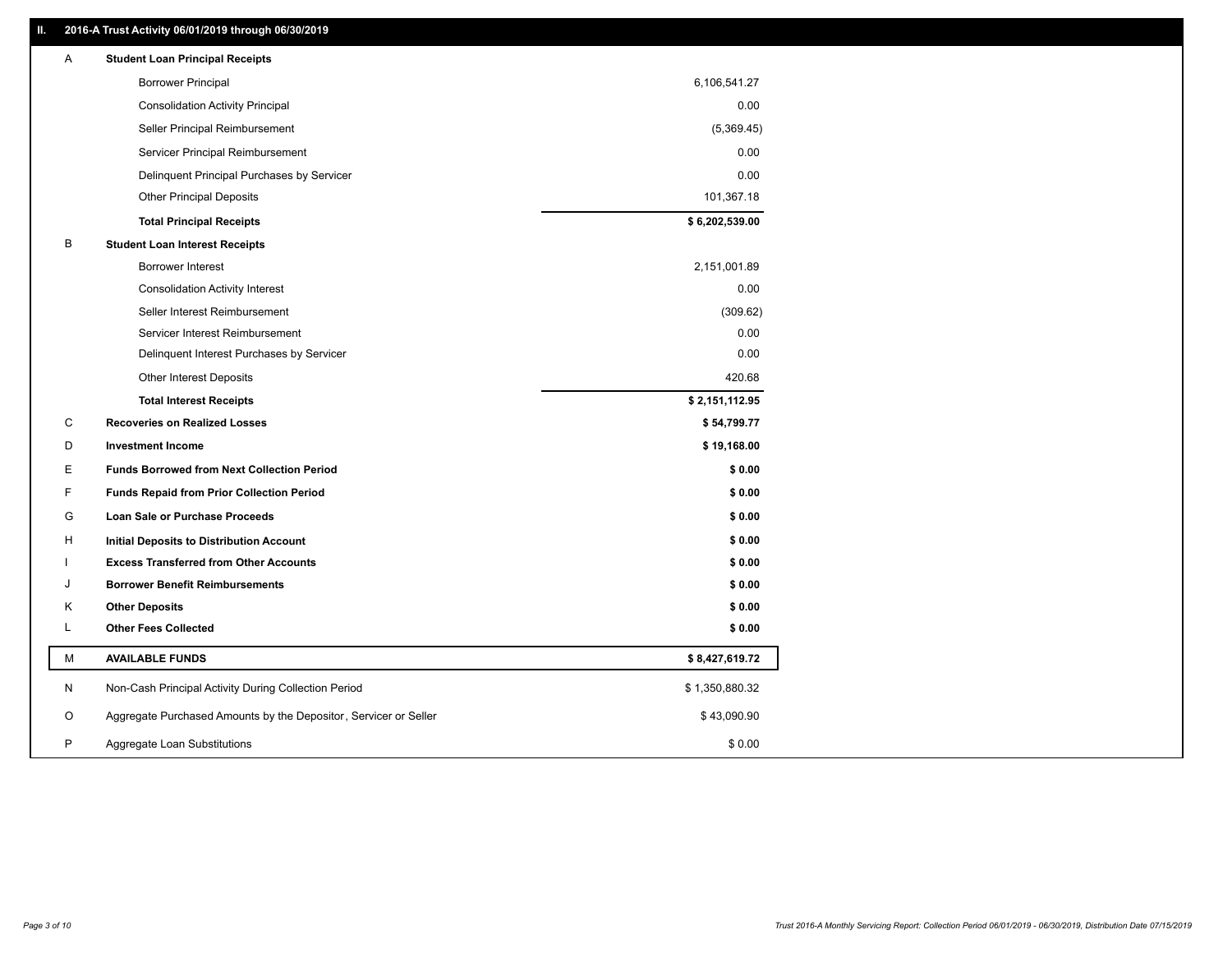|                   | <b>Loans by Repayment Status</b> |                          |            |                                                           |                |                            |                   |         |                                                                  |                |                            |
|-------------------|----------------------------------|--------------------------|------------|-----------------------------------------------------------|----------------|----------------------------|-------------------|---------|------------------------------------------------------------------|----------------|----------------------------|
|                   |                                  |                          | 06/30/2019 |                                                           |                | 05/31/2019                 |                   |         |                                                                  |                |                            |
|                   |                                  | <b>Wtd Avg</b><br>Coupon | # Loans    | Principal and<br><b>Interest Accrued</b><br>to Capitalize | % of Principal | % of Loans in<br>Repay (1) | Wtd Avg<br>Coupon | # Loans | <b>Principal and</b><br><b>Interest Accrued</b><br>to Capitalize | % of Principal | % of Loans in<br>Repay (1) |
| INTERIM:          | IN SCHOOL                        | 10.66%                   | 1,677      | \$25,072,963.99                                           | 6.126%         | $-$ %                      | 10.67%            | 2,012   | \$30,641,031.30                                                  | 7.377%         | $-$ %                      |
|                   | GRACE                            | 10.57%                   | 1,127      | \$18,023,499.23                                           | 4.403%         | $-$ %                      | 10.55%            | 1,049   | \$15,539,507.30                                                  | 3.741%         | $-$ %                      |
|                   | <b>DEFERMENT</b>                 | 10.30%                   | 1,879      | \$23,770,083.09                                           | 5.808%         | $-$ %                      | 10.37%            | 1,945   | \$24,444,417.60                                                  | 5.885%         | $-$ %                      |
| <b>REPAYMENT:</b> | <b>CURRENT</b>                   | 9.08%                    | 29,445     | \$315,313,009.74                                          | 77.037%        | 92.080%                    | 9.07%             | 29,590  | \$316,737,373.08                                                 | 76.259%        | 91.882%                    |
|                   | 31-60 DAYS DELINQUENT            | 9.24%                    | 499        | \$6,511,552.81                                            | 1.591%         | 1.902%                     | 9.07%             | 531     | \$6,843,270.57                                                   | 1.648%         | 1.985%                     |
|                   | 61-90 DAYS DELINQUENT            | 8.67%                    | 276        | \$3,821,430.93                                            | 0.934%         | 1.116%                     | 8.80%             | 242     | \$3,156,803.79                                                   | 0.760%         | 0.916%                     |
|                   | > 90 DAYS DELINQUENT             | 10.01%                   | 131        | \$1,731,461.15                                            | 0.423%         | 0.506%                     | 10.32%            | 128     | \$1,829,026.91                                                   | 0.440%         | 0.531%                     |
|                   | FORBEARANCE                      | 9.32%                    | 1,139      | \$15,055,498.02                                           | 3.678%         | 4.397%                     | 9.31%             | 1,159   | \$16,155,233.11                                                  | 3.890%         | 4.686%                     |
| <b>TOTAL</b>      |                                  |                          | 36,173     | \$409,299,498.96                                          | 100.00%        | 100.00%                    |                   | 36,656  | \$415,346,663.66                                                 | 100.00%        | 100.00%                    |

Percentages may not total 100% due to rounding \*

1 Loans classified in "Repayment" include any loan for which interim interest only, \$25 fixed payments or full principal and interest payments are due.

|                         |                                                                                                                                                                                |                          | <b>Loans by Borrower Status</b> |                                                           |                |                                |                          |         |                                                                  |                |                                |
|-------------------------|--------------------------------------------------------------------------------------------------------------------------------------------------------------------------------|--------------------------|---------------------------------|-----------------------------------------------------------|----------------|--------------------------------|--------------------------|---------|------------------------------------------------------------------|----------------|--------------------------------|
|                         |                                                                                                                                                                                |                          | 06/30/2019                      |                                                           |                |                                |                          |         | 05/31/2019                                                       |                |                                |
|                         |                                                                                                                                                                                | <b>Wtd Avg</b><br>Coupon | # Loans                         | Principal and<br><b>Interest Accrued</b><br>to Capitalize | % of Principal | % of Loans in<br>P&I Repay (2) | <b>Wtd Avg</b><br>Coupon | # Loans | <b>Principal and</b><br><b>Interest Accrued</b><br>to Capitalize | % of Principal | % of Loans in<br>P&I Repay (2) |
| INTERIM:                | IN SCHOOL                                                                                                                                                                      | 10.18%                   | 3,363                           | \$49,029,148.78                                           | 11.979%        | $-$ %                          | 10.19%                   | 4,142   | \$61,849,297.34                                                  | 14.891%        | $-$ %                          |
|                         | GRACE                                                                                                                                                                          | 10.16%                   | 2,516                           | \$39,551,387.72                                           | 9.663%         | $-$ %                          | 10.14%                   | 2,256   | \$33,124,591.80                                                  | 7.975%         | $-$ %                          |
|                         | <b>DEFERMENT</b>                                                                                                                                                               | 9.89%                    | 3,552                           | \$44,639,249.88                                           | 10.906%        | $-$ %                          | 9.91%                    | 3,696   | \$46,397,452.27                                                  | 11.171%        | $-$ %                          |
| P&I REPAYMENT:          | <b>CURRENT</b>                                                                                                                                                                 | 8.93%                    | 24,739                          | \$249,552,518.98                                          | 60.971%        | 90.391%                        | 8.91%                    | 24,537  | \$246,434,312.17                                                 | 59.332%        | 89.948%                        |
|                         | 31-60 DAYS DELINQUENT                                                                                                                                                          | 9.16%                    | 469                             | \$6,074,134.03                                            | 1.484%         | 2.200%                         | 8.99%                    | 506     | \$6,505,620.00                                                   | 1.566%         | 2.375%                         |
|                         | 61-90 DAYS DELINQUENT                                                                                                                                                          | 8.62%                    | 267                             | \$3,709,504.63                                            | 0.906%         | 1.344%                         | 8.73%                    | 233     | \$3,061,568.29                                                   | 0.737%         | 1.117%                         |
|                         | > 90 DAYS DELINQUENT                                                                                                                                                           | 9.98%                    | 128                             | \$1,688,056.92                                            | 0.412%         | 0.611%                         | 10.32%                   | 127     | \$1,818,588.68                                                   | 0.438%         | 0.664%                         |
|                         | FORBEARANCE                                                                                                                                                                    | 9.32%                    | 1,139                           | \$15,055,498.02                                           | 3.678%         | 5.453%                         | 9.31%                    | 1,159   | \$16,155,233.11                                                  | 3.890%         | 5.897%                         |
| <b>TOTAL</b><br>$\star$ | Percentages may not total 100% due to rounding<br>2 Loans classified in "P&I Repayment" includes only those loans for which scheduled principal and interest payments are due. |                          | 36,173                          | \$409,299,498.96                                          | 100.00%        | 100.00%                        |                          | 36,656  | \$415,346,663.66                                                 | 100.00%        | 100.00%                        |

WAC reflects WAC3 To conform with company standard reporting these sections now include Princial and Interest Accrued to Capitalize .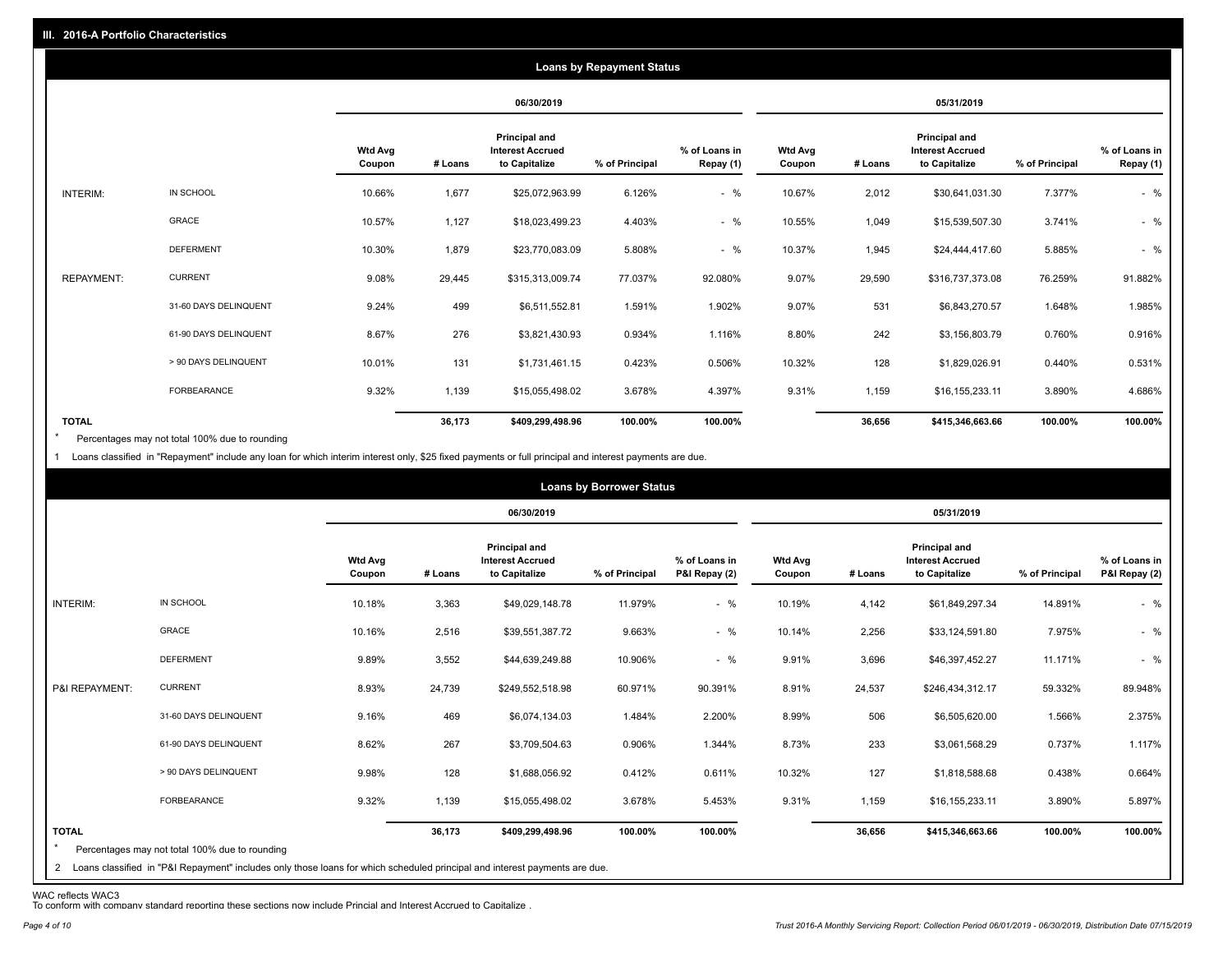|                                                                                                  | 6/30/2019        | 5/31/2019        |  |
|--------------------------------------------------------------------------------------------------|------------------|------------------|--|
| Pool Balance                                                                                     | \$409,299,498.96 | \$415,346,663.66 |  |
| Total # Loans                                                                                    | 36,173           | 36,656           |  |
| Total # Borrowers                                                                                | 34,872           | 35,337           |  |
| Weighted Average Coupon                                                                          | 9.41%            | 9.42%            |  |
| Weighted Average Remaining Term                                                                  | 125.37           | 125.48           |  |
| Percent of Pool - Cosigned                                                                       | 93.0%            | 92.9%            |  |
| Percent of Pool - Non Cosigned                                                                   | 7.0%             | 7.1%             |  |
| Borrower Interest Accrued for Period                                                             | \$2,963,999.01   | \$3,109,617.55   |  |
| Outstanding Borrower Interest Accrued                                                            | \$24,006,507.67  | \$25,180,833.81  |  |
| Gross Principal Realized Loss - Periodic *                                                       | \$577,562.81     | \$306,806.44     |  |
| Gross Principal Realized Loss - Cumulative *                                                     | \$16,122,441.88  | \$15,544,879.07  |  |
| Recoveries on Realized Losses - Periodic                                                         | \$54,799.77      | \$81,589.59      |  |
| Recoveries on Realized Losses - Cumulative                                                       | \$2,373,784.94   | \$2,318,985.17   |  |
| Net Losses - Periodic                                                                            | \$522,763.04     | \$225,216.85     |  |
| Net Losses - Cumulative                                                                          | \$13,748,656.94  | \$13,225,893.90  |  |
| Non-Cash Principal Activity - Capitalized Interest                                               | \$1,929,305.12   | \$771,163.63     |  |
| Since Issued Total Constant Prepayment Rate (CPR) (1)                                            | 9.49%            | 9.52%            |  |
| <b>Loan Substitutions</b>                                                                        | \$0.00           | \$0.00           |  |
| <b>Cumulative Loan Substitutions</b>                                                             | \$0.00           | \$0.00           |  |
| <b>Unpaid Servicing Fees</b>                                                                     | \$0.00           | \$0.00           |  |
| <b>Unpaid Administration Fees</b>                                                                | \$0.00           | \$0.00           |  |
| <b>Unpaid Carryover Servicing Fees</b>                                                           | \$0.00           | \$0.00           |  |
| Note Interest Shortfall                                                                          | \$0.00           | \$0.00           |  |
| Loans in Modification                                                                            | \$29,143,367.43  | \$28,605,660.60  |  |
| % of Loans in Modification as a % of Loans in Repayment (P&I)                                    | 11.16%           | 11.10%           |  |
|                                                                                                  |                  |                  |  |
| % Annualized Gross Principal Realized Loss - Periodic as a %<br>of Loans in Repayment (P&I) * 12 | 2.66%            | 1.43%            |  |
| % Gross Principal Realized Loss - Cumulative as a % of                                           |                  |                  |  |
| Original Pool Balance                                                                            | 2.61%            | 2.51%            |  |

\* In accordance with the Servicer's current policies and procedures, after September 1, 2017 loans subject to bankruptcy claims generally will not be reported as a charged- off unless and until they are delinquent for 120

(1) For additional information, see 'Since Issued CPR Methodology' found on page 11 of this report.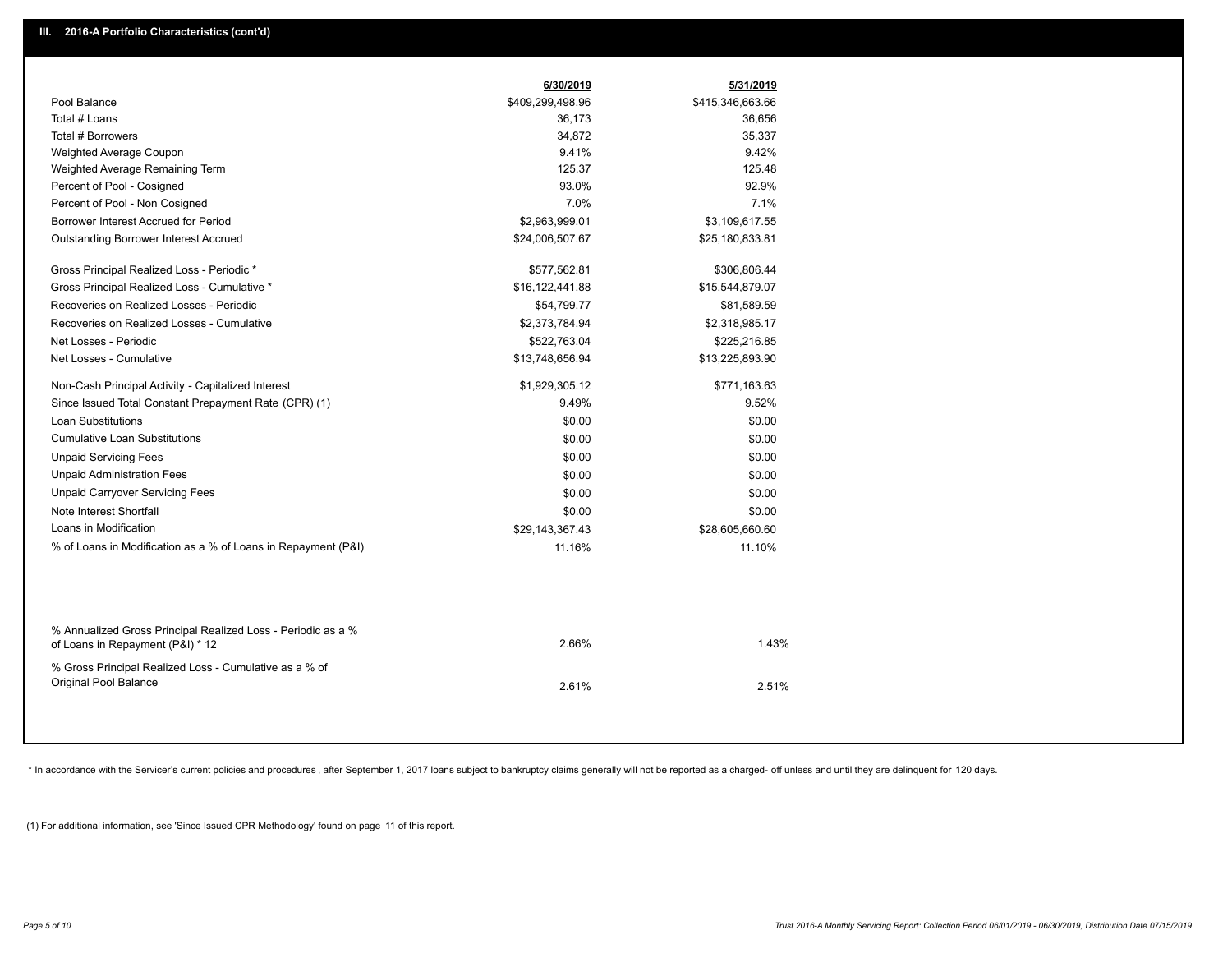#### **Loan Program**  A

|                                    | Weighted<br><b>Average Coupon</b> | # LOANS | <b>\$ AMOUNT</b> | $%$ *    |
|------------------------------------|-----------------------------------|---------|------------------|----------|
| - Smart Option Interest-Only Loans | 8.48%                             | 8,074   | \$67,771,138.28  | 16.558%  |
| - Smart Option Fixed Pay Loans     | 9.34%                             | 9,758   | \$130,703,495.65 | 31.933%  |
| - Smart Option Deferred Loans      | 9.59%                             | 18,341  | \$210,824,865.03 | 51.509%  |
| - Other Loan Programs              | $0.00\%$                          | 0       | \$0.00           | 0.000%   |
| <b>Total</b>                       | 9.32%                             | 36,173  | \$409,299,498.96 | 100.000% |

\* Percentages may not total 100% due to rounding

B

C

**Index Type**

|                       | Weighted<br><b>Average Coupon</b> | # LOANS     | <b>\$ AMOUNT</b> | $%$ *     |
|-----------------------|-----------------------------------|-------------|------------------|-----------|
| - Fixed Rate Loans    | 7.58%                             | 7,728       | \$99,123,015.90  | 24.218%   |
| - LIBOR Indexed Loans | 9.88%                             | 28,445      | \$310,176,483.06 | 75.782%   |
| - Other Index Rates   | $0.00\%$                          | $\mathbf 0$ | \$0.00           | $0.000\%$ |
| <b>Total</b>          | 9.32%                             | 36,173      | \$409,299,498.96 | 100.000%  |

\* Percentages may not total 100% due to rounding

## **Weighted Average Recent FICO**

| (2)<br>Wtd Avg Recent FICO Band | # LOANS | \$ AMOUNT        | $%$ *    |
|---------------------------------|---------|------------------|----------|
| $0 - 639$                       | 3,040   | \$33,457,912.38  | 8.174%   |
| 640 - 669                       | 2,233   | \$24,391,617.45  | 5.959%   |
| 670 - 699                       | 3,880   | \$44,484,756.65  | 10.869%  |
| 700 - 739                       | 7,452   | \$86,782,877.02  | 21.203%  |
| $740 +$                         | 19,563  | \$220,159,750.72 | 53.789%  |
| N/A <sup>(1)</sup>              | 5       | \$22,584.74      | 0.006%   |
| <b>Total</b>                    | 36,173  | \$409,299,498.96 | 100.000% |
|                                 |         |                  |          |

WAC reflects WAC3

To conform with company standard reporting these sections now include Princial and Interest Accrued to Capitalize .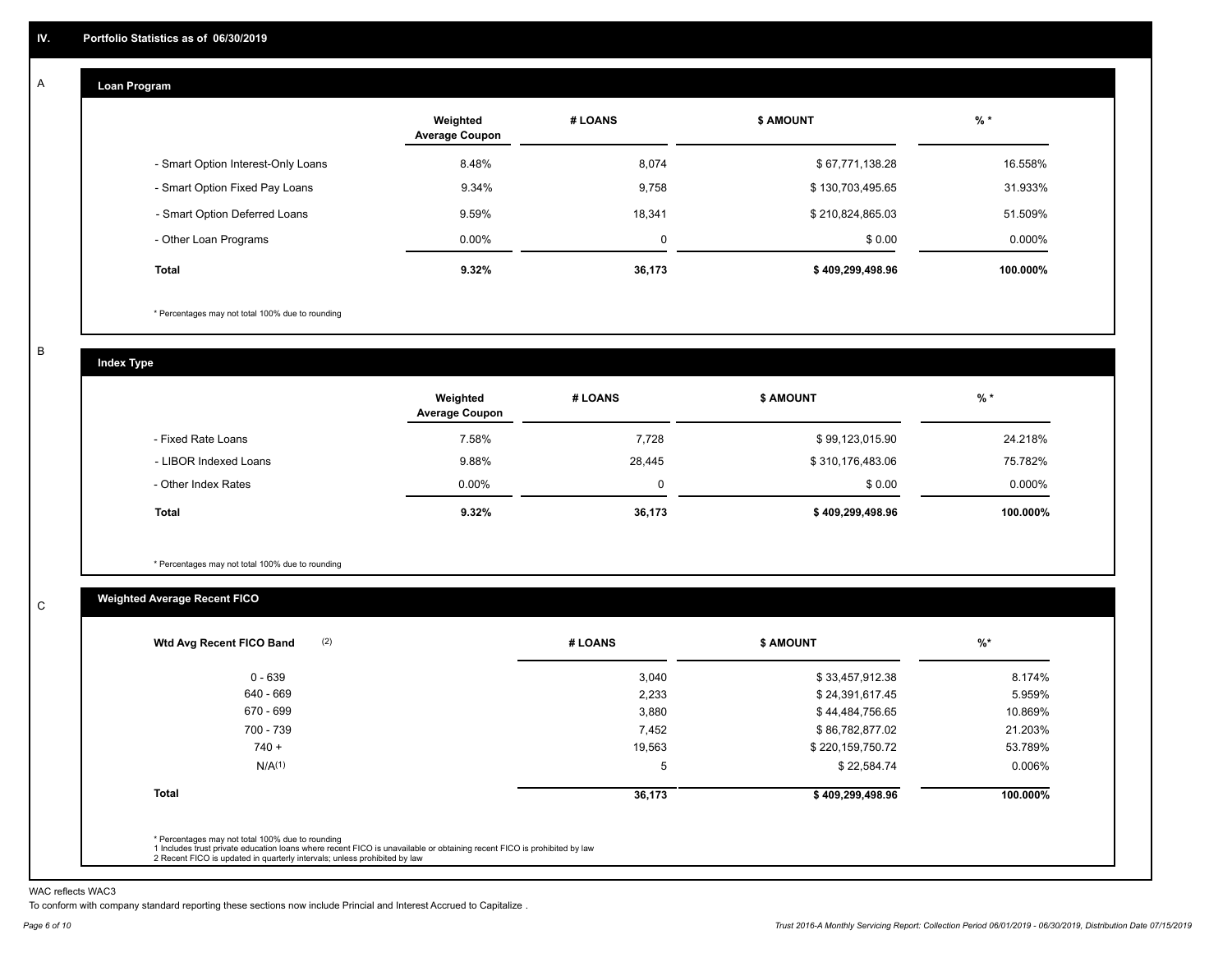| ۷. | 2016-A Reserve Account, Principal Distribution, and R-2 Certificate Calculations     |                  |
|----|--------------------------------------------------------------------------------------|------------------|
| А. | <b>Reserve Account</b>                                                               |                  |
|    | Specified Reserve Account Balance                                                    | \$1,557,854.00   |
|    | Actual Reserve Account Balance                                                       | \$1,557,854.00   |
| В. | <b>Principal Distribution Amount</b>                                                 |                  |
|    | Class A Notes Outstanding<br>i.                                                      | \$240,742,664.56 |
|    | ii.<br>Pool Balance                                                                  | \$409,299,498.96 |
|    | First Priority Principal Distribution Amount (i - ii)<br>iii.                        | \$0.00           |
|    | Class A and B Notes Outstanding<br>iv.                                               | \$290,742,664.56 |
|    | First Priority Principal Distribution Amount<br>v.                                   | \$0.00           |
|    | Pool Balance<br>vi.                                                                  | \$409,299,498.96 |
|    | Specified Overcollateralization Amount<br>vii.                                       | \$122,789,849.69 |
|    | Regular Principal Distribution Amount (if (iv > 0, (iv - v) - (vi - vii))<br>viii.   | \$4,233,015.29   |
|    | Pool Balance<br>ix.                                                                  | \$409,299,498.96 |
|    | 10% of Initial Pool Balance<br>х.                                                    | \$61,822,914.68  |
|    | First Priority Principal Distribution Amount<br>xi.                                  | \$0.00           |
|    | Regular Principal Distribution Amount<br>xii.                                        | \$4,233,015.29   |
|    | Available Funds (after payment of waterfall items A through I)<br>xiii.              | \$3,120,435.52   |
|    | xiv. Additional Principal Distribution Amount (if(vi <= x,min(xiii, vi - xi - xii))) | \$0.00           |
| C. | R-2 Certificate                                                                      |                  |
|    | <b>Previous Notional Balance</b>                                                     | \$37,490,591.00  |
|    | Shortfall of Principal                                                               | \$0.00           |
|    | Shortfall of Interest                                                                | \$0.00           |
|    | <b>Current Notional Balance</b>                                                      | \$37,490,591.00  |
|    | Excess Distribution Allocated (1)                                                    | \$879,971.61     |
|    |                                                                                      |                  |
|    |                                                                                      |                  |

1. Until the notional amount of the R-2 Certificate is reduced to zero and if there is excess cash through the distribution available it will be distributed to the R-2 Certificate, otherwise the amount will be zero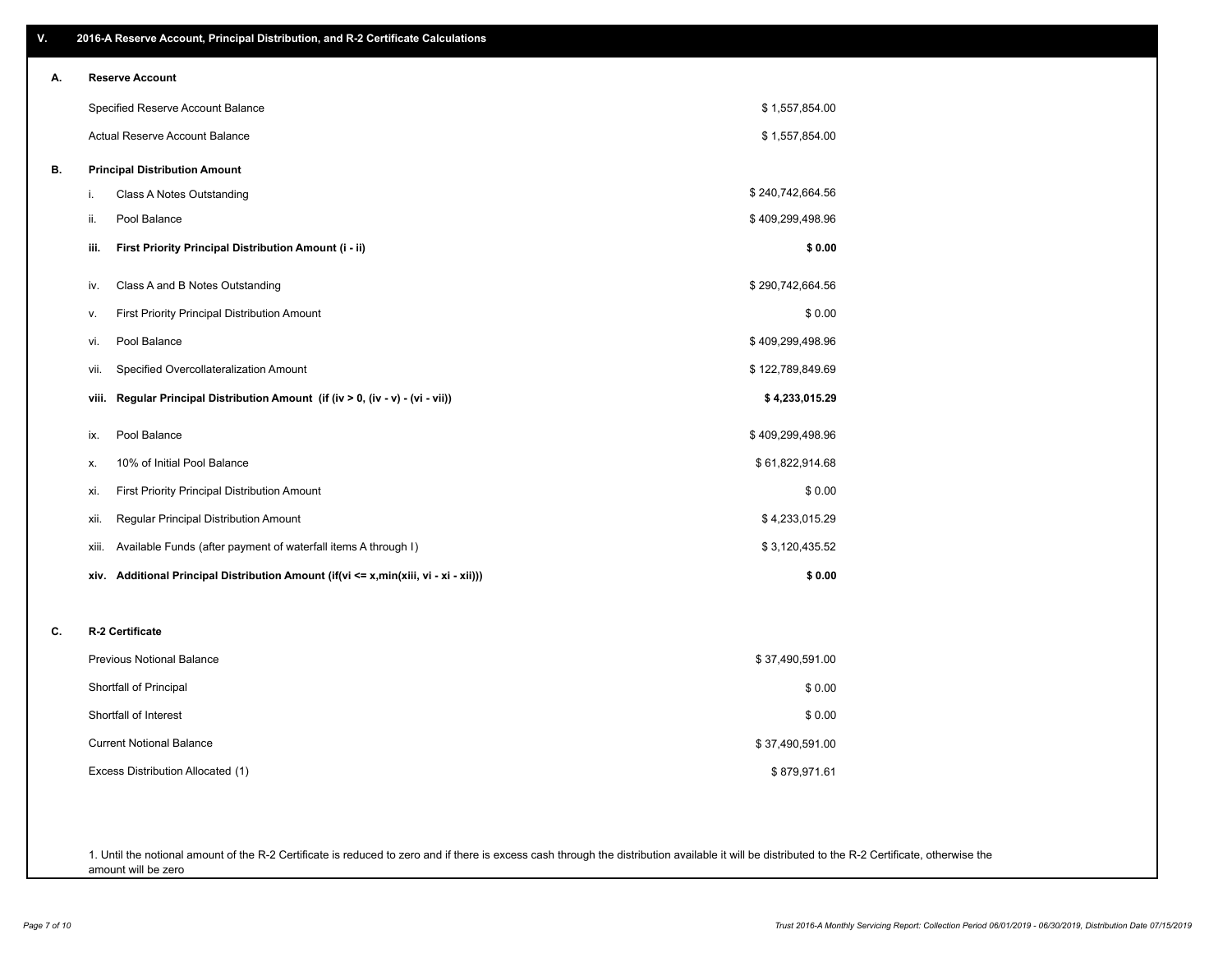|                                                               | Paid           | <b>Funds Balance</b> |
|---------------------------------------------------------------|----------------|----------------------|
| <b>Total Available Funds</b>                                  |                | \$8,427,619.72       |
| <b>Trustee Fees</b><br>A                                      | \$0.00         | \$8,427,619.72       |
| B<br><b>Servicing Fees</b>                                    | \$262,453.19   | \$8,165,166.53       |
| C<br>i. Administration Fees                                   | \$8,333.00     | \$8,156,833.53       |
| ii. Unreimbursed Administrator Advances plus any Unpaid       | \$0.00         | \$8,156,833.53       |
| D<br><b>Class A Noteholders Interest Distribution Amount</b>  | \$613,050.78   | \$7,543,782.75       |
| E.<br>First Priority Principal Payment                        | \$0.00         | \$7,543,782.75       |
| <b>Class B Noteholders Interest Distribution Amount</b><br>F. | \$190,331.94   | \$7,353,450.81       |
| G<br><b>Reinstatement Reserve Account</b>                     | \$0.00         | \$7,353,450.81       |
| H<br><b>Regular Principal Distribution</b>                    | \$4,233,015.29 | \$3,120,435.52       |
| $\mathbf{I}$<br><b>Carryover Servicing Fees</b>               | \$0.00         | \$3,120,435.52       |
| Additional Principal Distribution Amount<br>J                 | \$0.00         | \$3,120,435.52       |
| Κ<br>Unpaid Expenses of Trustee                               | \$0.00         | \$3,120,435.52       |
| Unpaid Expenses of Administrator<br>L                         | \$0.00         | \$3,120,435.52       |
| М<br>i. Remaining Funds to the R-1 Certificateholder(s)       | \$2,240,463.91 | \$879,971.61         |
| ii. Remaining Funds to the R-2 Certificateholder(s)           | \$879,971.61   | \$0.00               |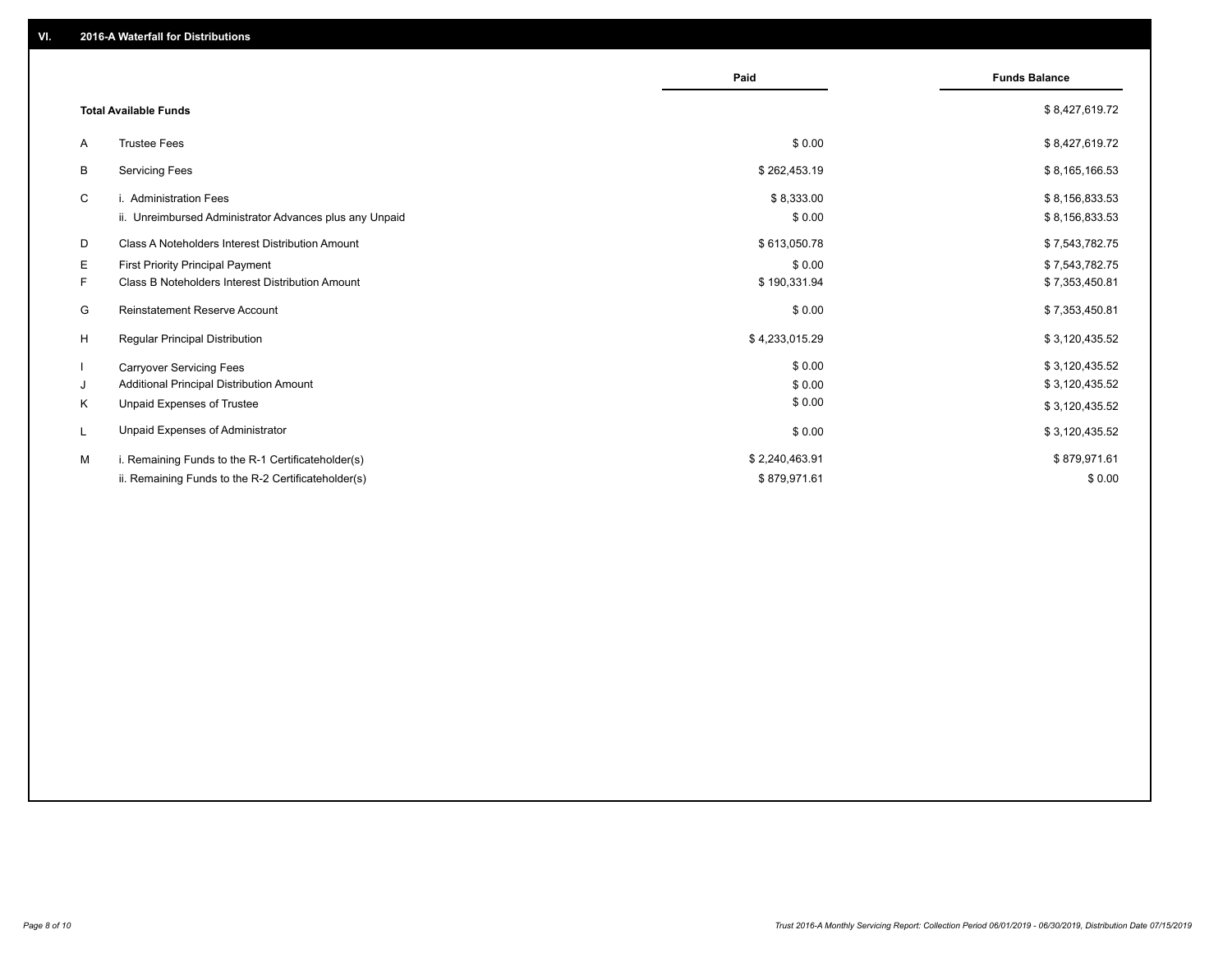## Ending Balance Factor Paydown Factor 0.012025612 0.012025612 0.000000000 Ending Principal Balance \$ 146,474,725.97 \$ 90,034,923.30 \$ 50,000,000.00 Principal Paid \$2,621,583.33 \$ 1,611,431.96 \$ - Interest Shortfall \$ - \$ - \$ - Interest Paid \$ 335,466.70 \$ 277,584.08 \$ 190,331.94 Total Interest Due \$ 335,466.70 \$ 277,584.08 \$ 190,331.94 Interest Shortfall from Prior Period Plus Accrued Interest \$ - \$ - \$ - Current Interest Due \$ 335,466.70 \$ 277,584.08 \$ 190,331.94 Accrued Interest Factor 0.002250000 0.003028861 0.003806639 Interest Rate\* 2.70000% 3.89425% 4.89425% Daycount Fraction 0.08333333 0.07777778 0.07777778 Accrual Period End 7/15/2019 7/15/2019 7/15/2019 Accrual Period Begin 6/15/2019 6/17/2019 6/17/2019 Record Date (Days Prior to Distribution) 1 1 NEW YORK BUSINESS DAY 1 NEW YORK BUSINESS DAY 1 NEW YORK BUSINESS DAY Spread/Fixed Rate 2.70% 1.50% 2.50% Index FIXED LIBOR LIBOR Beginning Balance \$ 149,096,309.30 \$ 91,646,355.26 \$ 50,000,000.00 Cusip/Isin 78449FAB7 78449FAC5 78449FAD3 **A2A A2B B** 0.671902413 0.671902413 1.000000000 **Distribution Amounts**

\* Pay rates for Current Distribution. For the interest rates applicable to the next distribution date, please see https://www.salliemae.com/about/investors/data/SMBabrate.txt.

**VII. 2016-A Distributions**